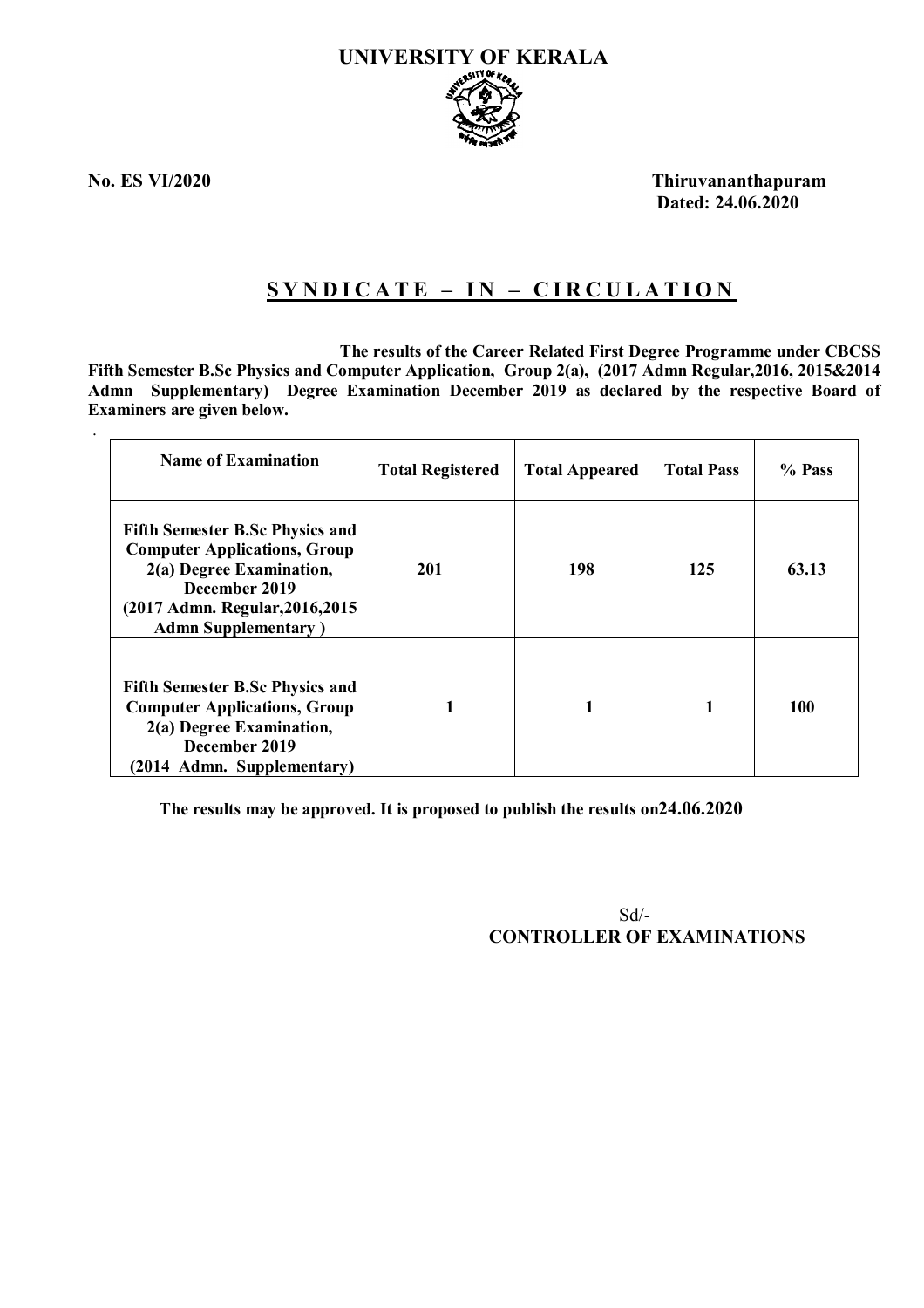**No. ES VI/2020**



- **1. The following is the provisional list of Register Numbers of the successful candidates of the Career Related First Degree Programme Under CBCSS Fifth Semester, B.Sc Physics and Computer Applications (2017 Admn Regular,2016 2015& 2014 Admn Supplementary) Degree Examination, December 2019.**
- **2. For the successful completion of a Semester, a student of 2014 Admission has to score a minimum SCPA of 4.00(E grade). A minimum of 40% marks (E Grade) is required for passing a course with a separate minimum of 40% (E Grade) for Continuous Evaluation and End Semester Evaluation.**
- **3. From 2015 Admission onwards, a student has to score a minimum 35% marks each for ESE & CE for a course pass. However, 40% in aggregate (CE+ESE) is required for a semester pass.**
- **4. The last date for applying revaluation and scrutiny is 06.07.2020. Candidates should make use of draft mark list available in the University website for applying for revaluation. Application for revaluation and scrutiny should be submitted through ONLINE only**

 $Sd/-$ **CONTROLLER OF EXAMINATIONS**

**University Buildings, Thiruvananthapuram Dated: 26.06.2020**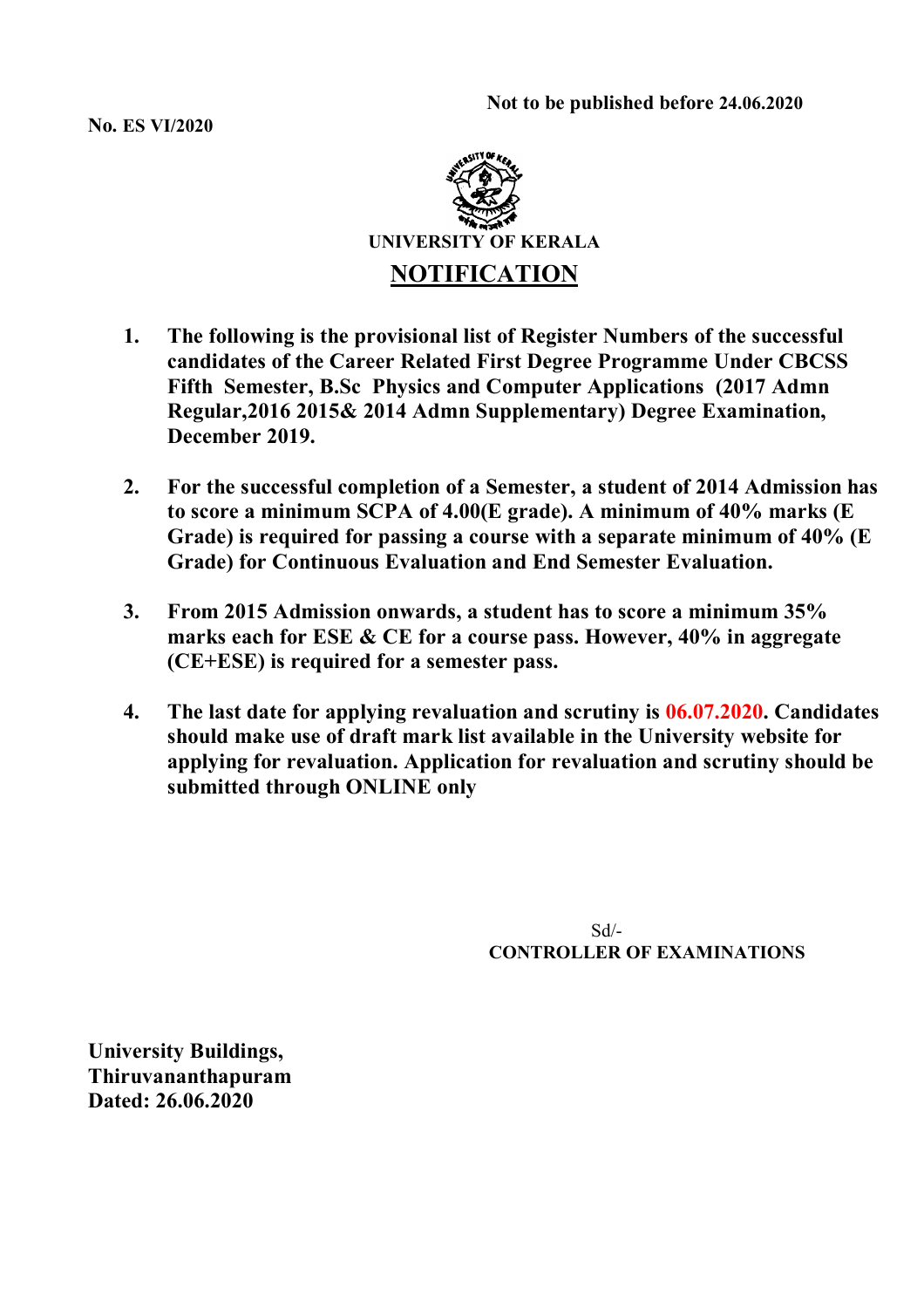## **College Code : 108 Govt. College, Kariavattom, Thiruvananthapuram**

#### **B.Sc. - Physics And Computer Application(328)**

| All Pass (Semester scores given in brackets)      |                       |             |                  |             |
|---------------------------------------------------|-----------------------|-------------|------------------|-------------|
| 17108001(7.64 B)                                  | $002(8.42 \text{ A})$ | 005(7.12 B) | 006(7.40 B)      | 007(7.38 B) |
| $008(9.09 A+)$                                    | 009(8.25 A)           | 010(7.56 B) | 011(7.99 B)      | 012(7.28 B) |
| 013(7.89 B)                                       | 015(7.63 B)           | 016(6.18 C) | 018(7.16 B)      | 019(7.71 B) |
| 020(7.76 B)                                       | 021(8.63 A)           | 022(7.86 B) | 024(7.31 B)      | 025(8.62 A) |
| 026(7.84 B)                                       | 027(7.78 B)           | 031(6.26 C) | 032(7.38 B)      | 033(8.19 A) |
| 16108017(7.33 B)                                  | $018(6.44)$ C)        | 028(5.57 D) | 15108019(5.49 D) |             |
| Passed in Parts (Subject codes given in brackets) |                       |             |                  |             |
| 17108003(345)                                     | 017(1345)             | 023(2345)   | 028(35)          | 029(345)    |
| 030(2345)                                         | 16108009(1)           | 033(1)      |                  |             |
|                                                   |                       |             |                  |             |

**College Code : 112**

#### **Govt. College, Nedumangad, Thiruvananthapuram**

#### **B.Sc. - Physics And Computer Application(328)**

| 006(7.10 B)      | 011(6.96)                                    | 013(6.13 C)                                       | 015(5.73 D) |
|------------------|----------------------------------------------|---------------------------------------------------|-------------|
| 019(6.28)        | 022(8.34 A)                                  | 024(7.18 B)                                       | 025(5.76 D) |
| 028(7.00 B)      | 031(7.85 B)                                  | 032(7.59 B)                                       | 033(6.36 C) |
| 16112005(6.46 C) | 014(5.06 D)                                  | 017(5.61 D)                                       | 020(6.44 C) |
| $026(4.99)$ E)   | 031(6.11 C)                                  | 14112016(5.55 D)                                  |             |
|                  |                                              |                                                   |             |
| 002(5)           | 003(345)                                     | 004(345)                                          | 007(2345)   |
| 009(3)           | 012(1235)                                    | 014(35)                                           | 018(3)      |
| 021(345)         | 030(123)                                     | 034(1235)                                         | 16112021(2) |
| 032(2)           |                                              |                                                   |             |
|                  | All Pass (Semester scores given in brackets) | Passed in Parts (Subject codes given in brackets) |             |

**College Code : 132**

#### **S N College, , Kollam**

#### **B.Sc. - Physics And Computer Application(328)**

| All Pass (Semester scores given in brackets)      |             |                  |             |             |
|---------------------------------------------------|-------------|------------------|-------------|-------------|
| 17132001(5.81 D)                                  | 004(7.31 B) | 005(5.65 D)      | 006(6.91 C) | 007(5.76 D) |
| 008(8.09 A)                                       | 010(5.91 D) | 012(6.29 C)      | 014(6.56 C) | 017(7.88 B) |
| 019(7.01 B)                                       | 020(7.13 B) | 023(7.24 B)      | 024(8.37 A) | 027(6.27 C) |
| 030(7.13 B)                                       | 032(7.48 B) | 16132012(5.22 D) | 015(6.07 C) | 021(6.15 C) |
| Passed in Parts (Subject codes given in brackets) |             |                  |             |             |
| 17132002(235)                                     | 003(1235)   | 009(135)         | 011(35)     | 015(1345)   |
| 016(1345)                                         | 018(1235)   | 021(1345)        | 022(35)     | 025(35)     |
| 026(1345)                                         | 028(1345)   | 029(1345)        | 031(5)      |             |
|                                                   |             |                  |             |             |